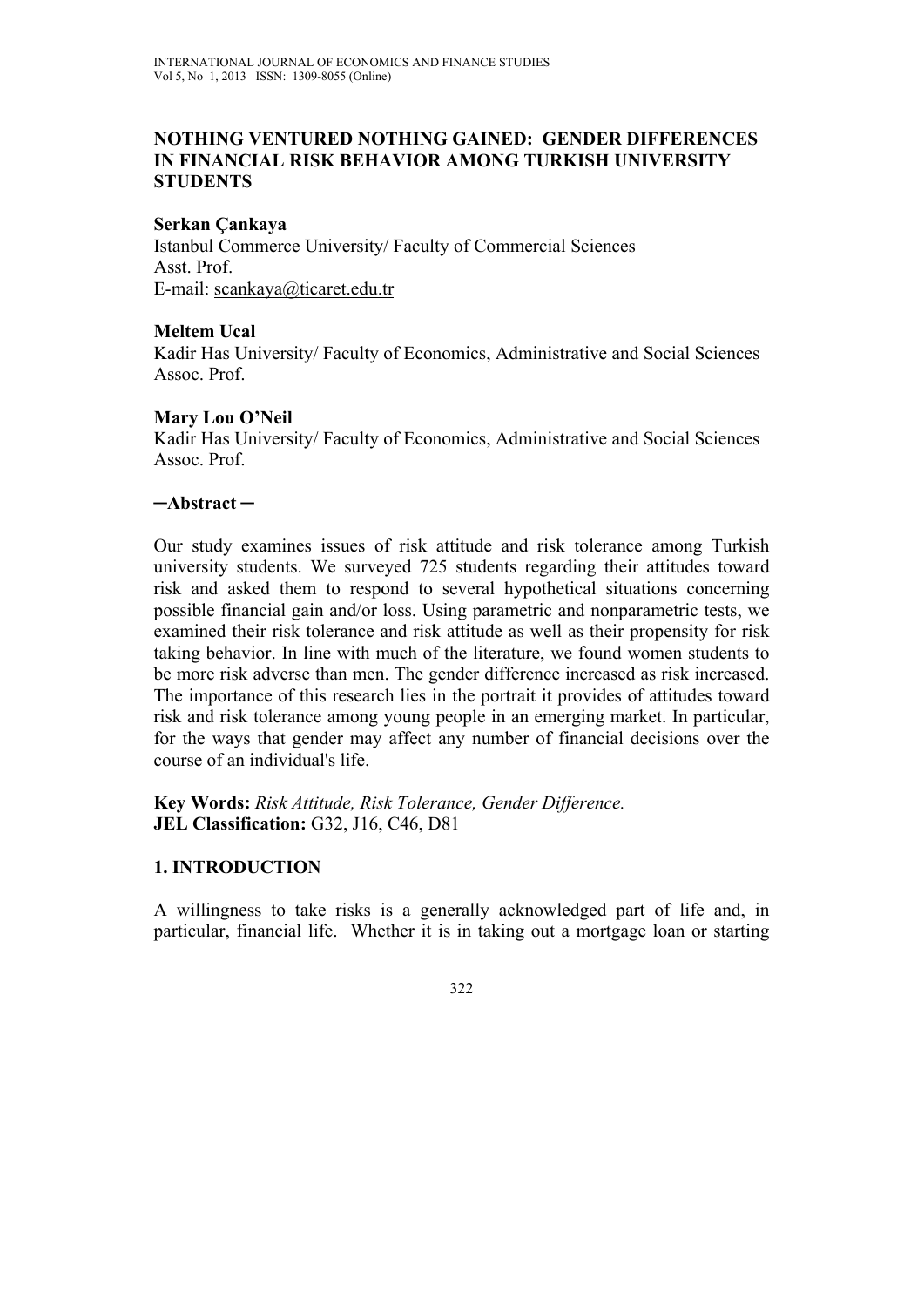one's own business, a certain amount of risk taking is required in order to better one's existing financial position. A number of questions remain about who will take risks and under what circumstances. Is risk taking a matter of personality or attitude? Is it something we learn? Our research seeks to explore the impact of gender on financial risk taking and risk tolerance. In specific are women, as is generally perceived, more adverse to risk than men?

# **2. LITERARTURE REVIEW**

It is generally believed that women are less willing than men to take risks. This belief extends to such behaviors as extreme sports, gambling and financial decisions. Gender differences in attitudes to risk and in level of tolerance to risk have been found in many studies. Recent studies have produced contradictory results on the effects of gender on financial behavior. One stream of analysis reports that gender does not play a significant role in financial behavior (Powell 1990). On the other hand some studies demonstrate that gender, in fact, does impact the way individuals make financial decisions (Donkers & Van Soest, 2001; Bernasek & Shwiff, 2001). Currently, there is no consensus in the literature on this subject.

In a review of literature on gender differences in financial decision making, Johnson and Powell (1994) claim that the research findings before 1980 were influential in forming a dominant view that gender differences exist in business decisions involving risk. These studies argue that women are more cautious and less confident in risky business decisions when compared to men. When asked about their attitudes toward financial risks, women are found to show lower risk propensity than men (Donkers & Van Soest, 2001; Bernasek & Shwiff, 2001). Women tend to feel less competent about financial matters while men feel overconfident (Zinkhan and Karande, 1991; Prince 1993; Barber and Odeon, 2001). Another stream of research in this field claims that any gender differences are the result of different methodologies adopted, especially when framing questions and the effects of familiarity and skill on decision making are not taken into account (Bromiley & Curley, 1992; Eagly, 1995; Unger, 1990).

The framing of decision questions, which refers to the description of a hypothetical gamble as a gain or a loss, can also affect risk behavior (Levin et al., 1988; Diskson, 1982). The tendency to prefer risk averse options when framed positively and risky options when framed negatively is known as the framing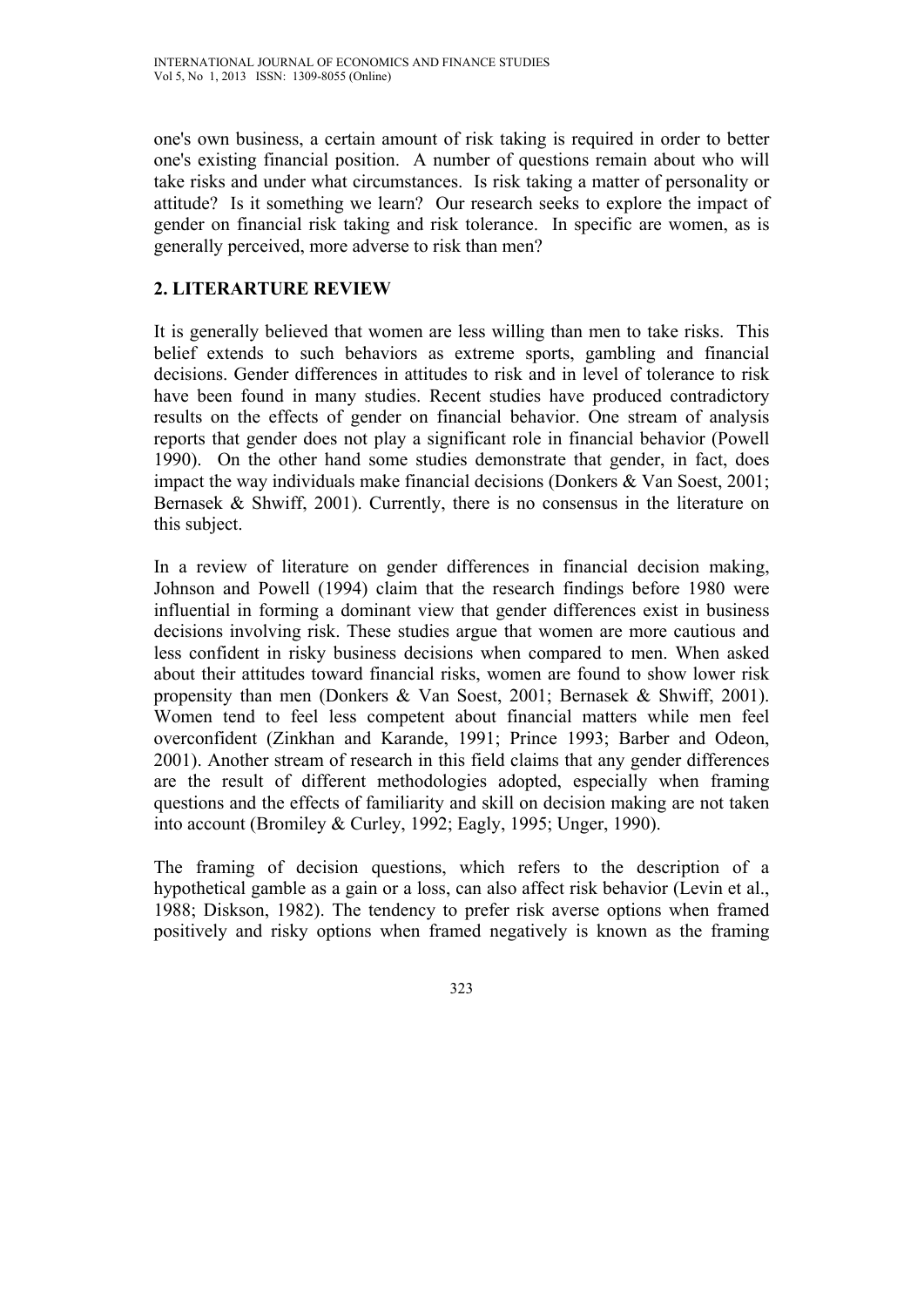effect. Diskson (1982) found that behavioral differences were more obvious when decisions are framed in terms of losses than gains. Eckel and Grossman (2002) found that women are more risk averse across all frames. Schubert et al. (1999) framed choices as either potential gains or losses. Their findings indicate that women are more risk averse than men in the gain domain. However, men are more risk averse than women in the loss domain gambles, which is not consistent with the previous evidence. Miller et al. (2009) showed that although the positively and negatively framed versions of the decision problems were identical, negative framing resulted in more risky choices. In addition, regardless of framing, men made more risky choices than women.

In two studies which specifically dealt with students, the results were consistent in that women preferred less risk than men (Zinkhan and Karande 1991; Powell and Ansic, 1997). Interestingly, Zinkhan and Karande in their study of American and Spanish MBA students found that women's risk aversion persisted across cultural boundaries. Yet, in a study of the risk tolerance of Chinese and American students in the domains of investments, Hsee and Weber (1999) found that Chinese students were significantly more risk seeking than the American students. Another study by Weber, Blais and Betz (2002) which used a sample of American undergraduate students assessed risk taking in five domains: financial decisions, health/safety, recreational, ethical and social decisions. Respondents' degree of risk taking was domain-specific, not consistently risk averse or risk seeking across all content domains.

However, the evidence on gender difference is not quite settled. There is further research which found no significant gender difference in risky decisions (Powell 1990). Schubert et. al (1999) claimed that under specific conditions, women are as risk loving as men or even more risk loving. A more recent study by Schubert (2006) reported that female subjects do not generally make less risky financial choices than male subjects.

A study by Demirel & Gunay (2011) analyzed financial risk taking behavior of students from a Turkish University and a Macedonian University. The findings of this study showed that gender and age are two factors in determining risk taking behavior of Turkish students. The other interesting finding of this study is female and younger students are willing to take more risk than male and older students in Macedonia. However, male and older students are willing to take more risk than female and younger students in Turkey. Tutek et al. (2010) investigated the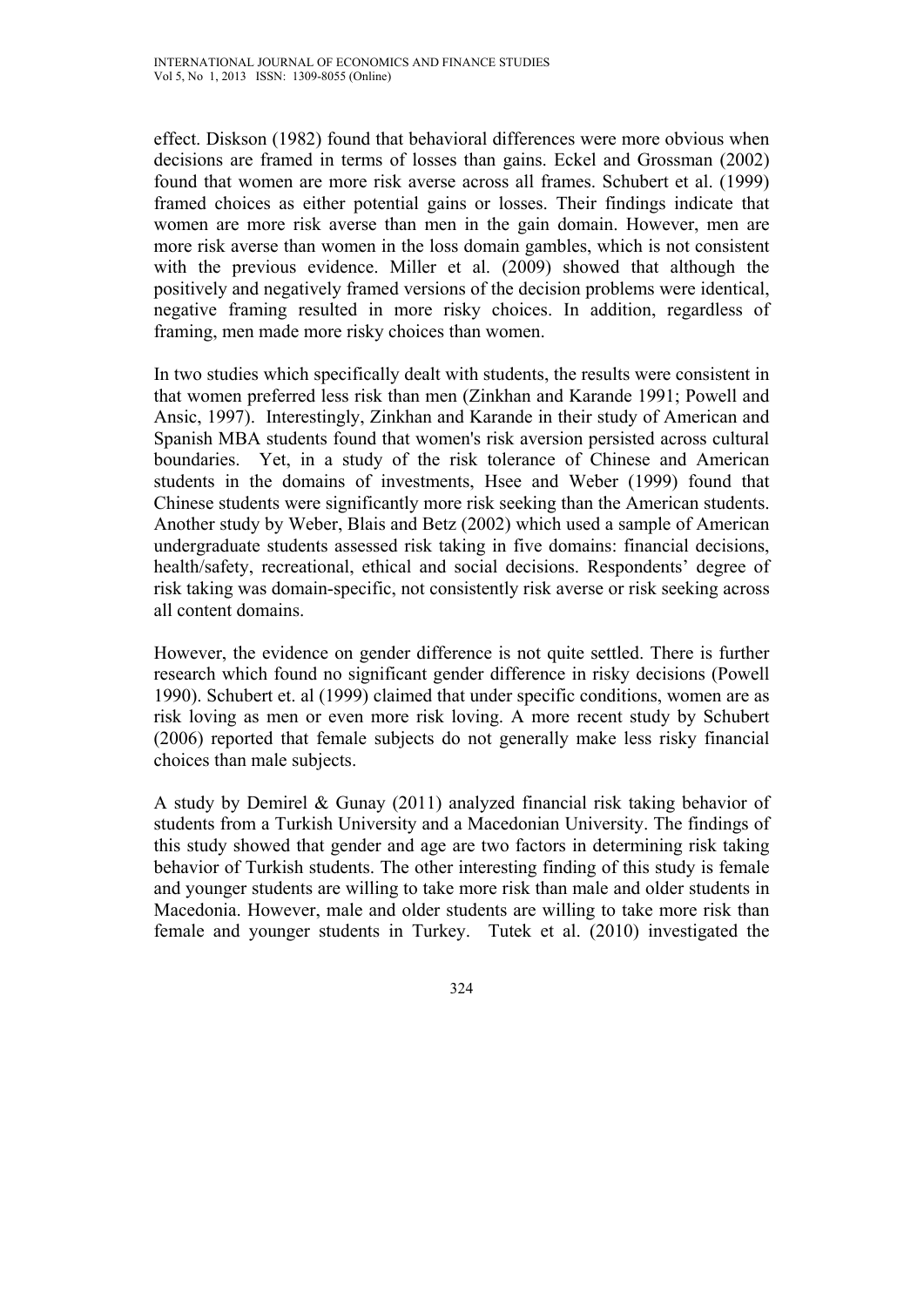differences in risk perception of female and male financial advisors in Turkish financial institutions. The findings show that female and male financial advisors propose different portfolios for female and male customers having the same risk levels. Anbar & Eker (2010) investigated the relationship between financial risk tolerance and demographic characteristics such as age and gender. Their analysis included 1,100 university students. Their findings indicated that gender was one of the significant predictors of financial risk tolerance.

# **3. DATA & METHODOLOGY**

To gather data for the present study, we conducted an online questionnaire sent by e-mail. The questionnaire was completed by a sample of seven hundred twenty five undergraduate and graduate students at Kadir Has University. In this analysis, we use non-parametric tests because of the not normal distribution and include a set of control variables such as gender, age, major and grade level of the participants and so on.

When we look into the details of the data we can see that the sex was nearly balanced, 335 (46%) were women and 389 (54%) were men. Average age was 22.7 with the majority 59% were between ages 18-22, 24% were between 23-25 and 17% were older than 25. We received almost 15% of responses from graduate students. The allocation of majors of the remaining respondents was mainly Social Sciences (42.7%) and life sciences (32.7%). According to 2010-2011 Turkish Assessment, Selection and Placement Center (SSPC) statistics, the allocation of total number of male and female students, including the vocational schools, undergraduates and graduate students, is about 54% to 46% respectively. There are about 4.92 million vocational and undergraduate students in Turkey, about 45% of the students are female and %55 of the students are male. There are 278,000 graduate students in Turkey, 47% of students are female and 53% are male. These statistics shows us that the sample we used in this study mirrors the overall gender distribution of university students.

The internal consistency of the questionnaire was measured using Cronbach's alpha. The questionnaire obtained an alpha of 0.644 indicating that the items were measuring the underlying factor.

The questionnaire consisted of three parts with a total of 11 questions. Our rationale in limiting the number of questions was the belief that shorter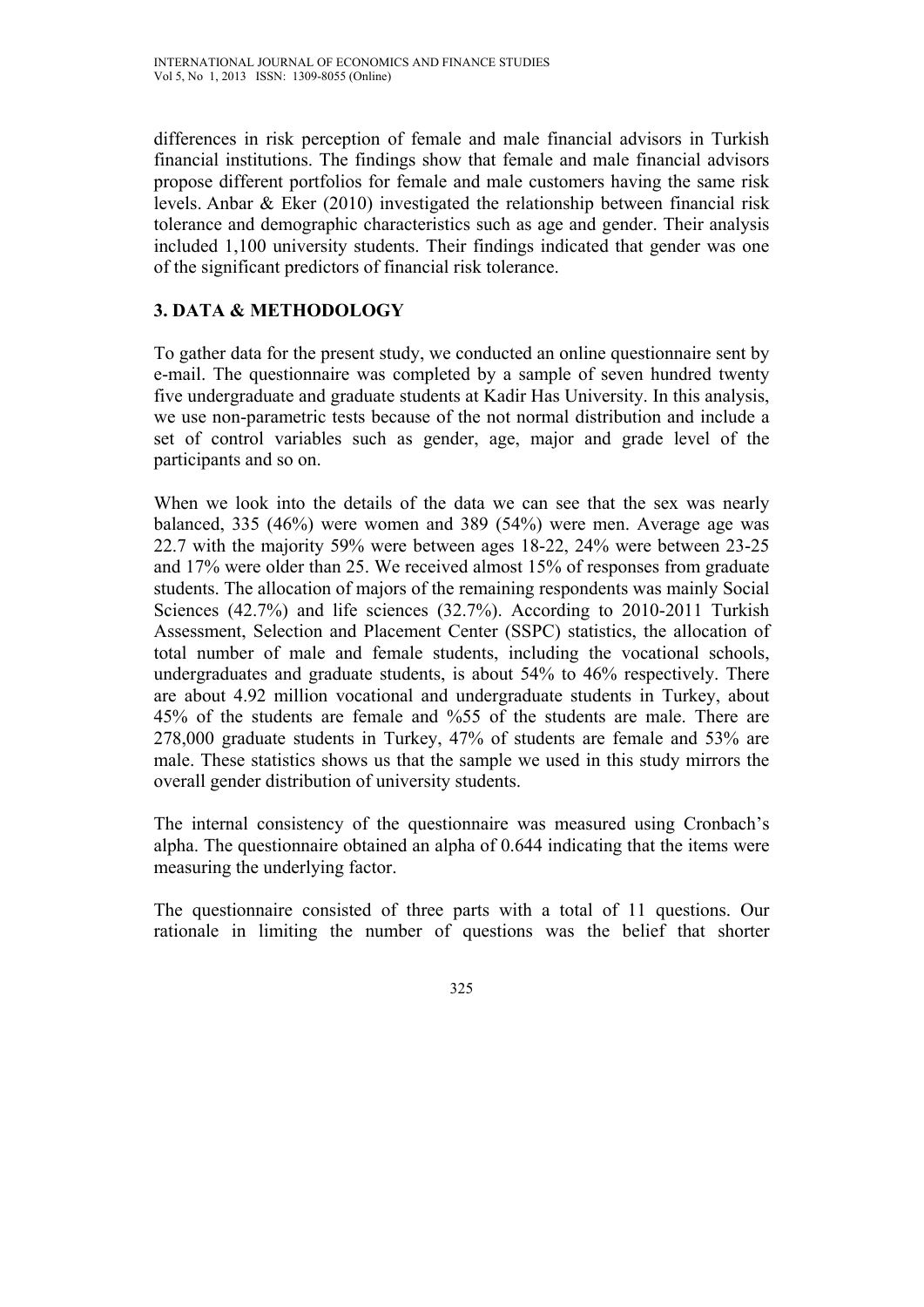questionnaires yield higher response and cooperation rates (Galasic and Bosnjak, 2009). The first set of items focused on demographics such as gender, age, major and grade level of the participants. In the second section, risk tolerance was evaluated by three questions. The third part of the questionnaire included four questions dealing with the risk tolerance levels of the participants. The respondents for the second set of questions evaluated their risk attitudes on a five point rating scale ranging from "Strongly Agree" to "Strongly Disagree" (i.e. "Please score the statement below on how closely it resembles your current situation, attitudes and feelings.").

# **3. EMPRICAL RESULTS AND DISCUSSION**

Financial risk attitude and tolerance levels were analyzed and compared for men and women in the student group. Table 1 shows the descriptive statistics for the total sample, the Spearman Correlation tests and the tests of Normality, while Table 2 shows univariate differences in financial risk attitude and Table 3 shows the univariate differences in financial risk tolerance by gender. We tested the following hypothesis for each category (financial: attitude and tolerance) and groups (gender: men and women).

Hypothesis for analysis:

- $H_1$ : Gender has an effect on the financial risk attitude.
- H2: Gender has an effect on the financial risk tolerance.

Depending on the descriptive statistics presented in Table 1, the results show that, there is variability of between men and women. The results of the Spearman correlation rho test in Table 1 confirmed that the p-value is less than the chosen 1% significant level, thus the null hypothesis (there is no relation between financial risk variables and gender) is rejected. In short, financial risk attitude and tolerance are related with gender differences.

Whether variables are normally distributed or not can be decided after an accurate test of analysis is used. One of the widely accepted tests of the normality of a distribution is the Shapiro-Wilk test. The results of the Shapiro-Wilk test in Table 1 confirmed that the p-value is less than the chosen 1% significant level, and therefore the null hypothesis is rejected. In other words, the variables are not normally distributed.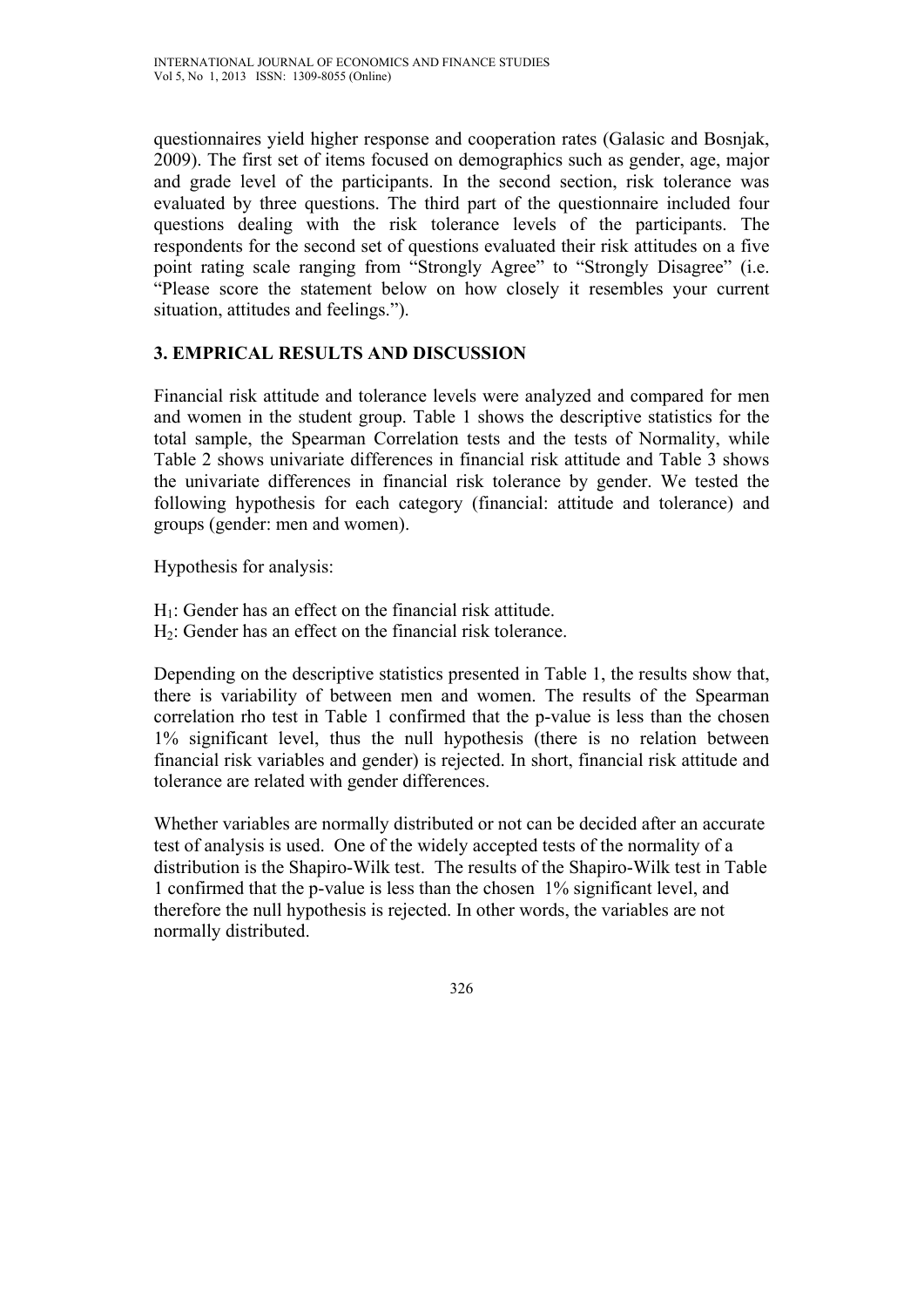#### INTERNATIONAL JOURNAL OF ECONOMICS AND FINANCE STUDIES Vol 5, No 1, 2013 ISSN: 1309-8055 (Online)

|                                                                                                         | <b>Descriptive Statistics</b> |        |      |          | Spearman<br>Correlation |          | <b>Shapiro Wilk</b><br><b>Normality Test</b> |                   |
|---------------------------------------------------------------------------------------------------------|-------------------------------|--------|------|----------|-------------------------|----------|----------------------------------------------|-------------------|
| <b>Variables</b>                                                                                        | count                         | Avg.   | Med. | St. Dev. | Rho                     | P-val.   | $W^*$                                        | P-value:<br>$W^*$ |
| Please score the statement below on how closely                                                         |                               |        |      |          |                         |          |                                              |                   |
| it resembles your current situation, attitudes and                                                      |                               |        |      |          |                         |          |                                              |                   |
| feelings." People who know me would describe<br>me as a cautious person."                               | 724                           | 2.1229 | 2    | 0.8722   | $0.23*$                 | $\theta$ | 0.84                                         | $\theta$          |
| Please score the statement below on how closely                                                         |                               |        |      |          |                         |          |                                              |                   |
| it resembles your current situation, attitudes and                                                      |                               |        |      |          |                         |          |                                              |                   |
| feelings. "I am willing to take substantial risk to                                                     |                               |        |      |          |                         |          |                                              |                   |
| earn substantial returns."                                                                              | 724                           | 2.8757 | 3    | 1.1346   | $0.21*$                 | $\theta$ | 0.87                                         | $\theta$          |
| Please score the statement below on how closely                                                         |                               |        |      |          |                         |          |                                              |                   |
| it resembles your current situation, attitudes and<br>feelings. "When it comes to investing, I'd rather |                               |        |      |          |                         |          |                                              |                   |
| be safe than sorry."                                                                                    | 725                           | 1.9545 | 2    | 0.8837   | $0.12*$                 | $\theta$ | 0.76                                         | $\Omega$          |
| Please score the statement below on how closely                                                         |                               |        |      |          |                         |          |                                              |                   |
| it resembles your current situation, attitudes and                                                      |                               |        |      |          |                         |          |                                              |                   |
| feelings. "I am not willing to take any financial<br>risk."                                             | 726                           | 3.2245 | 3.5  | 1.1193   | $0.20*$                 | $\Omega$ | 0.89                                         | $\theta$          |
| When you think of the word "risk" in a financial                                                        |                               |        |      |          |                         |          |                                              |                   |
| context, which of the following words come to                                                           |                               |        |      |          |                         |          |                                              |                   |
| mind first?                                                                                             | 724                           | 3.2528 | 3    | 0.9115   | $0.14*$                 | $\Omega$ | 0.86                                         | $\theta$          |
| When faced with a major financial decision are                                                          |                               |        |      |          |                         |          |                                              |                   |
| you more concerned about the possible losses or                                                         |                               |        |      |          |                         |          |                                              |                   |
| the possible gains?                                                                                     | 720                           | 3.6333 | 4    | 0.853    | $0.24*$                 | 0        | 0.87                                         | $\theta$          |
| How much confidence do you have in your ability                                                         |                               |        |      |          |                         |          |                                              |                   |
| to make good financial decisions?                                                                       | 724                           | 3.2279 | 3    | 0.836    | $0.20*$                 | 0        | 0.85                                         | $\theta$          |

## **Table 1: Descriptive Statistics, Spearman Correlation Rho Test by Gender, Shapiro Wilk Test of Normality**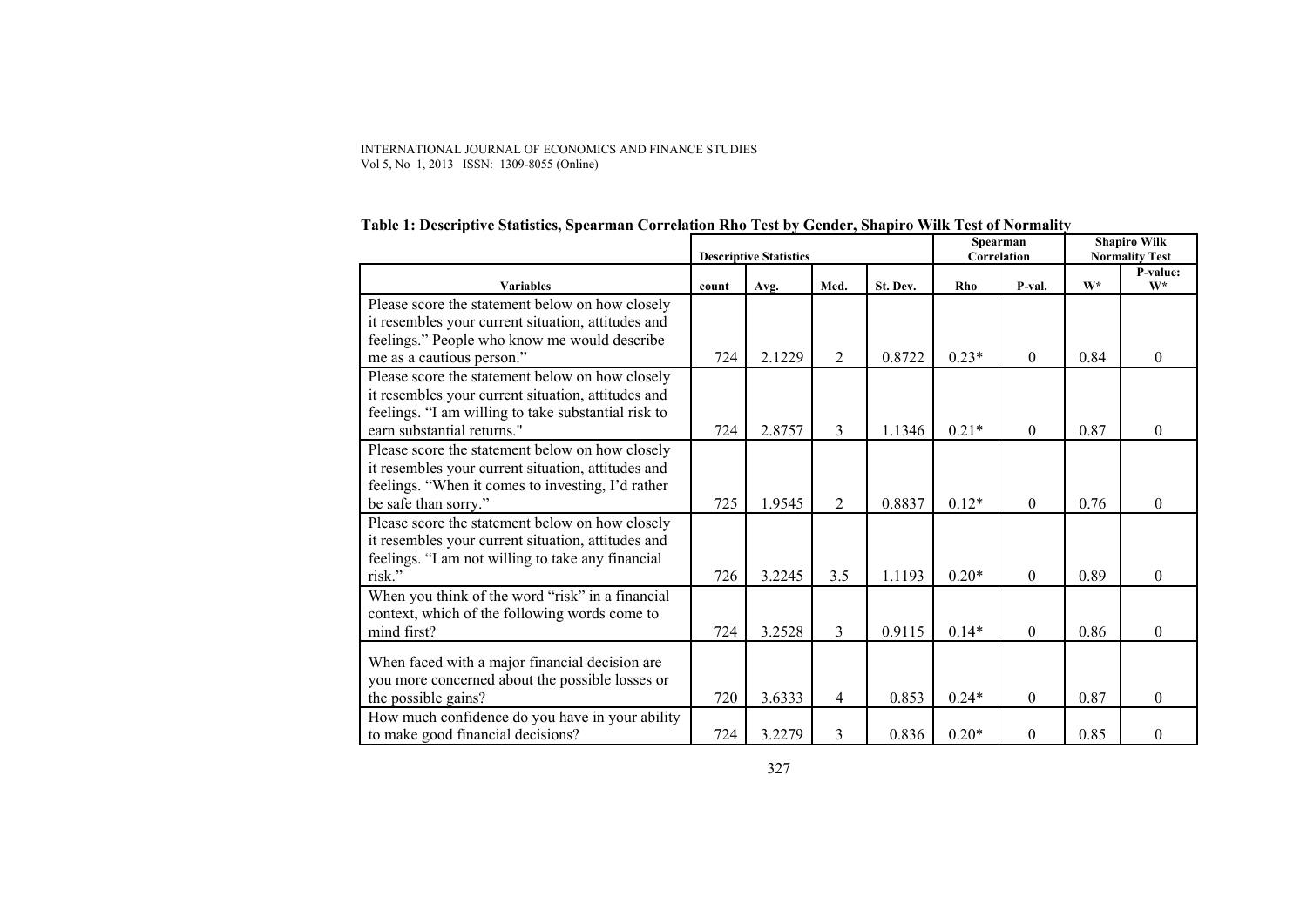We use an unpaired-nongaussain Mann-Whitney test to compare each gender group because the individual values were not paired or matched with one another and came from a nongaussian population. The results of the Mann-Whitney test in Table 2 and 3 confirm that financial risk attitudes and tolerance are different in terms of gender. Depending on the results the hypothesis, "*Gender has an effect on the financial risk attitude and tolerance"* was proven. Our research found statistically significant differences between men and women university students in Turkey with regard to financial risk and risk tolerance. The financial risk attitude and tolerance of men and women appear to differ based on the univariate results as shown in Tables 2 and 3.

| Mann-    |          |
|----------|----------|
| Whitney* | P-value: |
|          |          |
|          |          |
| $-0.52$  | 0.6      |
|          |          |
|          |          |
| $-5.71$  |          |
|          |          |
|          |          |
| $-3.3*$  |          |
|          |          |
|          |          |
| $-5.33*$ |          |
|          |          |

|  |  |  | Table 2: Univariate Differences in Financial Risk Attitude by Gender |
|--|--|--|----------------------------------------------------------------------|
|--|--|--|----------------------------------------------------------------------|

\* denoted is statistically significant at 0.01 level.

Risk attitude values were compared for men and women in the student group in Table 2. It was found that with the exception of the first statement "People who know me would describe me as a cautious person." the rest of the findings show statistically significant results. In other words, men and women show different risk attitudes. One possible explanation for the difference in the first statement can be the framing used. The following three statements were framed in terms of a financial setting rather than a statement of personality.

Table 3 shows us that there is a statistically significant level of difference between men and women in risk tolerance levels except with regard to the first question in the table "When faced with a major financial decision are you more concerned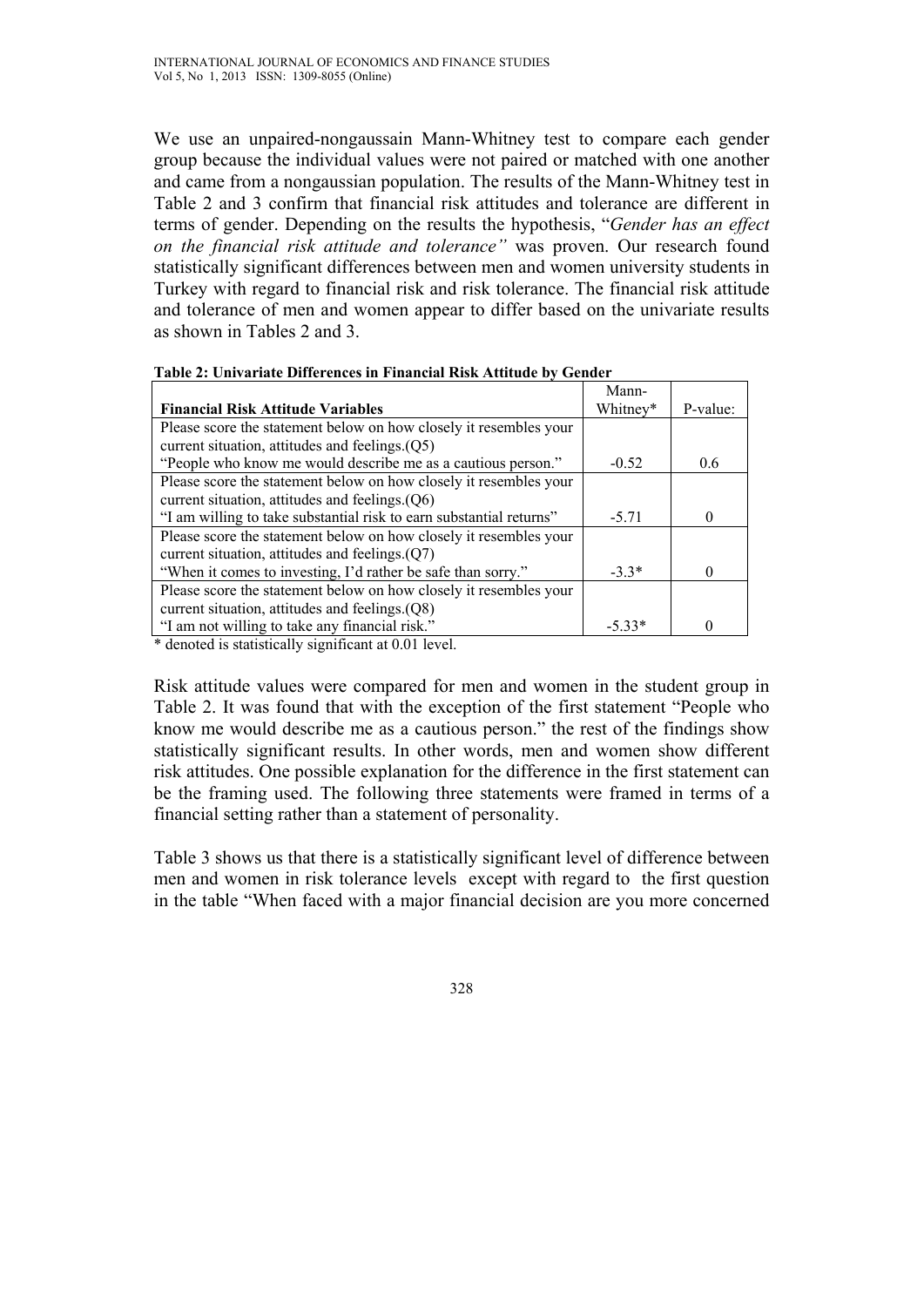about the possible losses or the possible gains?" The rest of the findings show statistically significant results.

|                                                                                                                               | Mann-    | $P_{-}$ |
|-------------------------------------------------------------------------------------------------------------------------------|----------|---------|
| <b>Financial Risk Tolerance Variables</b>                                                                                     | Whitney* | value   |
| When you think of the word "risk" in a financial context, which of the<br>following words come to mind first? $(Q9)$          | $-3.72*$ |         |
| When faced with a major financial decision are you more concerned<br>about the possible losses or the possible gains? $(Q10)$ | $-0.12*$ | () 9    |
| How much confidence do you have in your ability to make good<br>financial decisions? $(Q11)$                                  | $-.5.42$ |         |

**Table 3: Univariate Differences in Financial Risk Tolerance by Gender** 

\* denoted is statistically significant at 0.01 level.

Item 5 (Q5) aimed to identify the respondent's general risk propensity. Q5 in Figure 1 shows that there is almost no difference in terms of gender when the question is framed in general terms. However, Item 6 (Q6) showed that women are significantly less willing to take substantial risk to earn substantial returns. In item 7 (Q7), to assess propensity for regret in investment decisions, we asked respondents to state their level of agreement with the statement: "When it comes to investing, I'd rather be safe than sorry." Scores range from 1 to 5, from "Strongly Agree" to "Strongly Disagree", where high scores show more risk propensity and less regret. Results showed that women have a higher risk and regret propensity than men. In item 8 (Q8) we aimed to evaluate the financial risk attitude with a more direct statement in a negative frame: "I am not willing to take any financial risk." The results in Figure 1 show that women are less willing to take financial risk than men.

329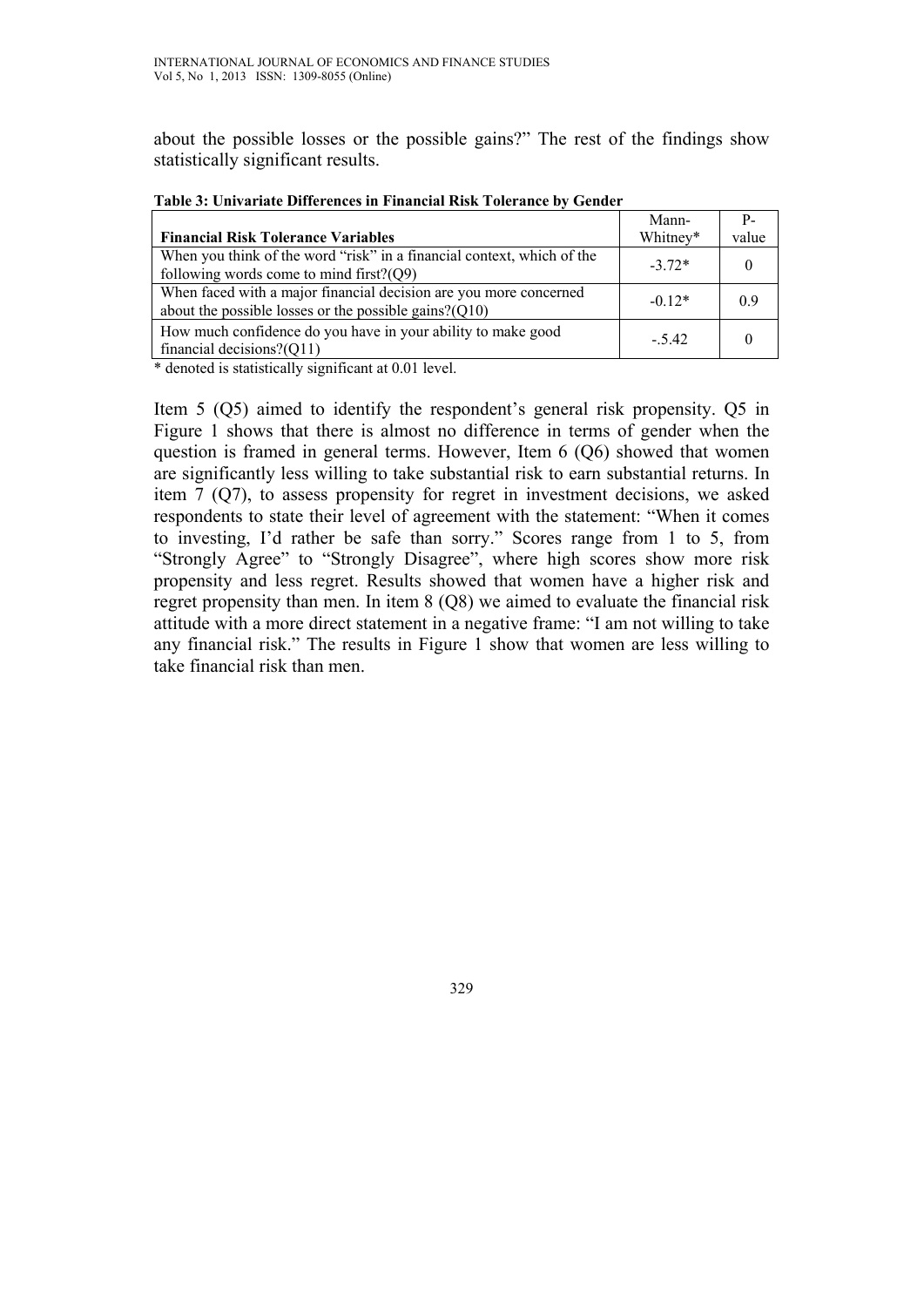

**Figure-1.** Financial Risk Attitude Differences by Gender

In order to assess varying dimensions of financial risk tolerance, we used the word associations in items 9 and 10. Item 10 was adapted from Prospect Theory. Prospect Theory claims that individuals evaluate potential losses and gains relative to a reference point (Kahneman & Tversky, 1979). The results for item 10 showed that there is statistically significant gender difference when the question is framed in terms of gains and losses. According to the results for item 9, women are more inclined to perceive financial risk as danger or uncertainty then men. Men are also more inclined to perceive financial risk as opportunity and thrill.

330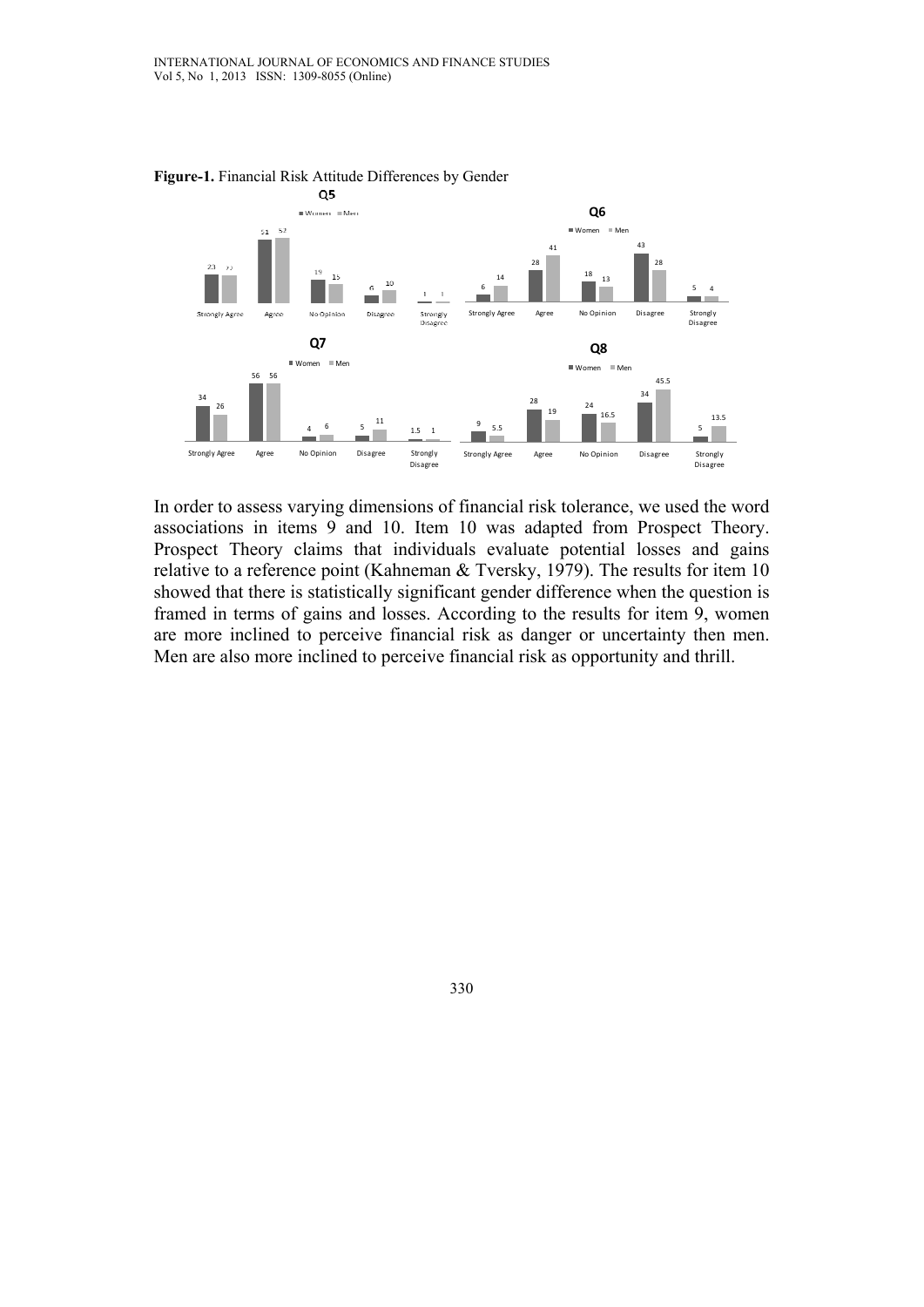

**Figure-2.** Financial Risk Tolerance Differences by Gender

To assess the role of skill in financial decisions, we asked respondents to rate their level of agreement to the statement: "How much confidence do you have in your ability to make good financial decisions?" (Q11). Results in Figure 1 showed that men have a higher propensity to attribute good financial decisions to their own skills. These results also reveal support for the term overconfidence which was defined as "the tendency to place an irrationally excessive degree of confidence in one's abilities and beliefs."(Grinblatt & Keloharju, 2009). The results in item 11 are consistent with the findings of Barber & Odean (2001) which showed that men are inclined to feel more competent than women especially in financial matters and indeed gender differences are confirmed.

### **4. CONCLUSION**

In our study of Turkish university students, we found that gender differences do, indeed, exist regarding risk attitude and tolerance of risk. Overall, women were found to be less risk tolerant and less willing to undertake financial risk. Women were far less willing to risk financial losses even with the prospect of great gain. Women were also more apt to feel regret at any losses that they might incur which points to the important role that potential regret plays in financial behavior. On the other hand, men tended to equate risk with thrill and opportunity whereas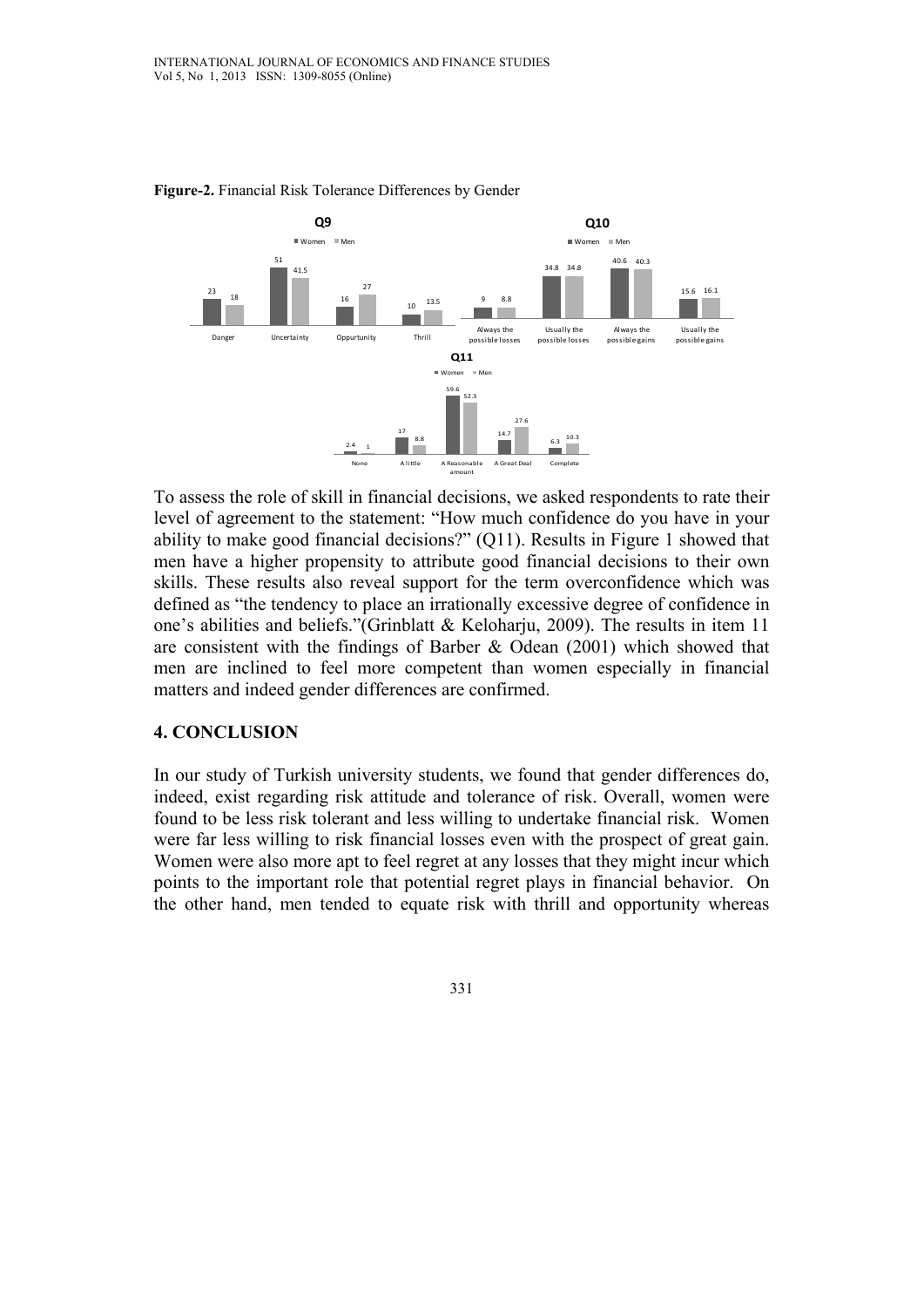women viewed it as dangerous. Finally, men were more inclined to feel confident in their ability to make good financial decisions than women.

The willingness to undertake some amount of financial risk is enormously important in terms of attaining financial success. As the old saying goes nothing ventured, nothing gained. If women are generally more risk adverse, as our study indicates, this has important implications for both providers of financial services and the economic position of women in emerging markets such as Turkey. While the actual reasons for women's aversion to financial risk lay outside the scope of this study, it remains an important area for further research. Understanding what divides the genders with regard to issues of financial risk will allow for the development of financial services and instruments which will help women become better integrated into financial markets.

## **BIBLIOGRAPHY**

Anbar, Adem, Melek Eker (2010), "An Empirical Investigation for Determining of the Relation Between Personal Financial Risk Tolerance and Demographic Characteristic", *Ege Academic Review*, Vol. 10, No. 2, pp.503-523.

Barber, Brad, Terrance Odeon (2001), "Boys will be boys: gender, overconfidence, and common stock investment", *The Quarterly Journal of Economics*, Vol. 116, No. 1, pp.261-292.

Bernasek, Alexandra, Stephanie Shwiff (2001), "Gender, Risk, and Retirement", *Journal of Economic Issues,* Vol. 35, No.2, pp. 345-56.

Bromiley, Philip, Shawn Curley (1992), "Individual Differences in Risk Taking", (in: Yates, Frank-Ed., *Risk-Taking Behavior,)* Chichester, UK: Wiley, pp. 87-131.

Cordell, David (2002), "Risk Tolerance in Two Dimensions", *Journal of Financial Planning*, Vol. 15, pp.30-33.

Demirel, Engin, Süleyman Gökhan Günay (2011), "Financial Risk Taking Behavior Comparisons between two Different Countries Based on Demographic Factors: Turkey and Macedonia Case", *Middle Eastern Finance and Economics*, Vol. 10, pp.111-120.

Donkers, Bas, Bertrand Melenberg and Arthur Van Soest (2001), "Estimating Risk Attitudes Using Lotteries: A Large Sample Approach", *Journal of Risk and Uncertainty*, Vol.22, No.2, pp.165-95.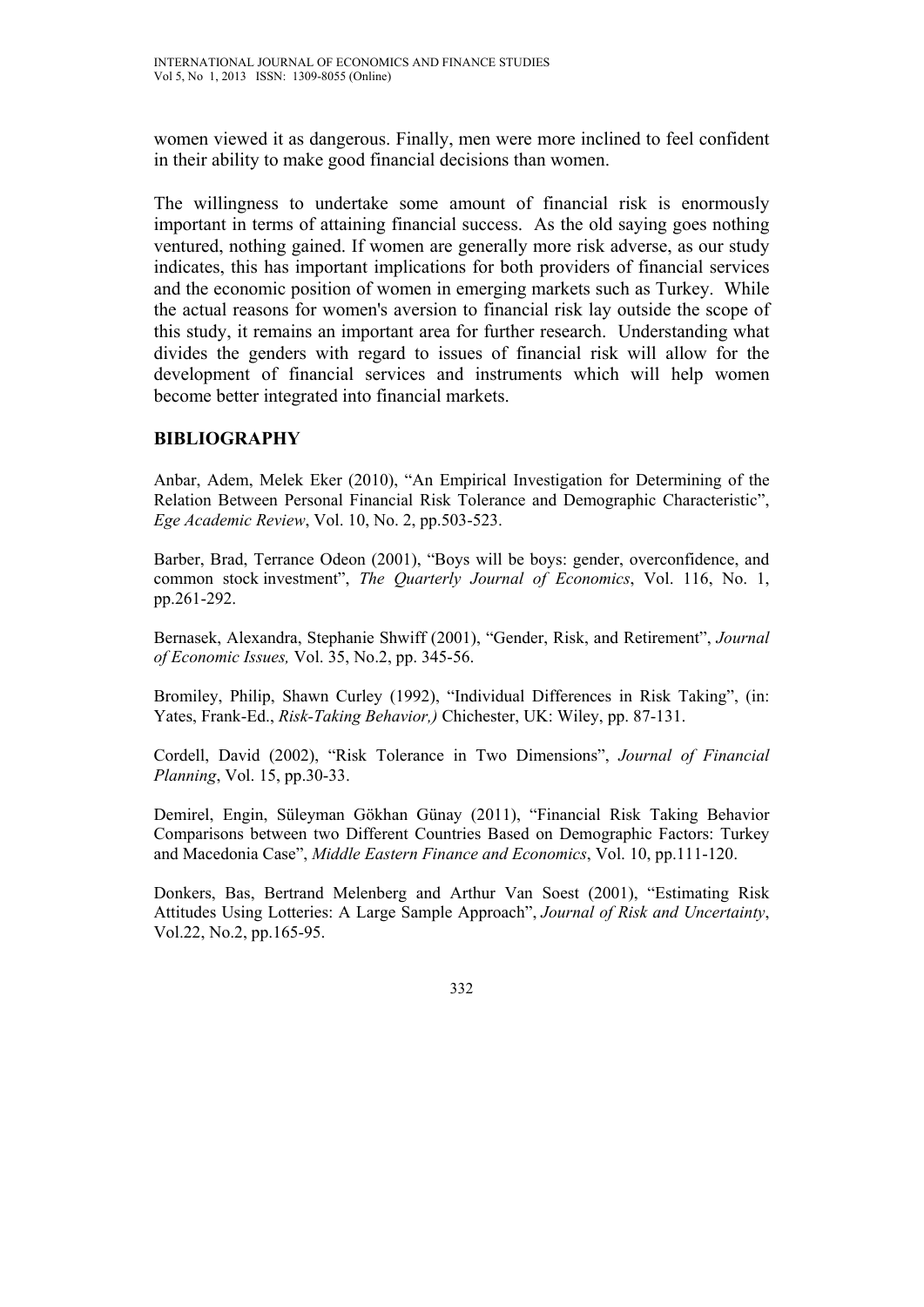Diskson, Gordon (1982), "A Comparison of Attitudes Towards Risk among Business Managers", *The Geneva Papers on Risk and Insurance*, Vol.23, No.7, pp. 89-97.

Eagly, Alice Hendrickson (1995), "The Science and Politics of Comparing Women and Men", *American Psychologist*, Vol.50, pp.145–158.

Eckel, Catherine, Philip Grossman (2002), "Sex Differences and Statistical Stereotyping in Attitudes Toward Financial Risk", *Evolution and Human Behavior,* Vol.23, No.4, pp.281-295.

Galasic, Mirta, Michael Bosnjak (2009), "M. Effects of Questionnaire Length on Participation and Indicators of Response Quality in a Web Survey", *Public Opinion Quarterly*, Vol.73, No.2, pp.349-360.

Grable, John, Ruth Lytton (1999) "Financial risk tolerance revisited: The development of a risk assessment instrument", *Financial Services Review*, Vol.8, pp. 163-181.

Grinblatt, Mark, Matti Keloharju (2009), "Sensation Seeking, Overconfidence, and Trading Activity", *Journal of Finance,* Vol. 64, No.2, pp.549-578.

Hsee, Christopher, Elke Weber (1999), "Cross-national differences in risk preferences and lay predictions for the differences", *Journal of Behavioral Decision Making*, Vol.12, No.2, pp.165-179.

Johnson, Jonnie, Philip Powell (1994), "Decision making, risk and gender: Are managers different?", *British Journal of Management*, Vol.5, pp.123-138.

Kahneman, Daniel, Amos Tversky (1979), "Prospect Theory: An Analysis of Decision under Risk", *Econometrica*, Vol.47, No.2, pp.263-291.

Leigh, Barbara (1999), "Peril, chance, and adventure: Concepts of risk, alcohol use and risky behavior in young adults", *Addiction*, Vol.94, No.3, pp.371–383.

Levin, Irwin, Mary Snyder and Daniel Chapman (1988), "The Interaction of Experiential and Situational Factors and Gender in a Simulated Risky Decision-Making Task." *The Journal of Psychology: Interdisciplinary and Applied,* Vol.122, No.2, pp.173-81.

Miller, Paul, Nancy Fagkey and Nancy Casella (2009), "Effects of problem frame and gender on principals' decision making", *Social Psychology of Education*, Vol.12, No.3, pp.397-413.